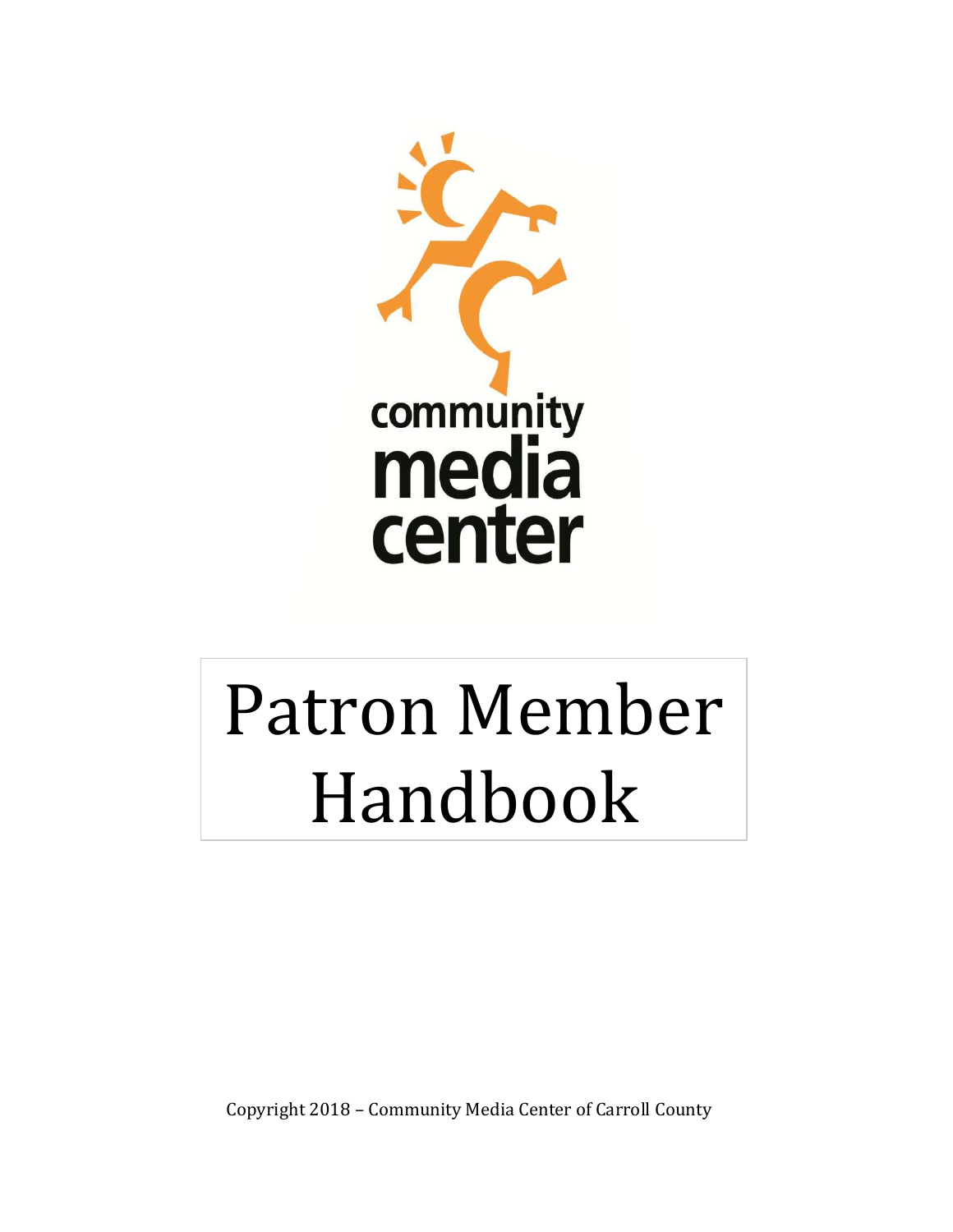# **WELCOME 4**

| <b>INTRODUCTION</b>                                   | 4      |
|-------------------------------------------------------|--------|
|                                                       |        |
| <b>HISTORY</b>                                        | 4      |
| <b>MISSION</b>                                        | 4      |
| <b>VISION</b>                                         | 4      |
| <b>PURPOSE</b>                                        | 4      |
| <b>VALUES</b>                                         | 5      |
| <b>STRATEGIC FRAMEWORK</b>                            | 5      |
| TO ENGAGE                                             | 5      |
| TO INNOVATE<br>TO CREATE IMPACT                       | 5      |
|                                                       | 5      |
| <b>FUNDING</b><br><b>SCOPE</b>                        | 5<br>5 |
|                                                       |        |
| <b>SERVICES</b>                                       | 6      |
| <b>OUTREACH</b>                                       | 6      |
| <b>EDUCATIONAL SERVICES</b>                           | 6      |
| <b>PRODUCTION FACILITATION</b>                        | 6      |
| <b>PRODUCTION SERVICES</b>                            | 6      |
| <b>CIVIC AND NEIGHBORHOOD PROGRAMMING</b>             | 6      |
| <b>DISTRIBUTION</b>                                   | 6      |
| <b>RESEARCH AND DEVELOPMENT</b>                       | 7      |
| <b>HOW THESE SERVICES INTEGRATE</b>                   | 7      |
| <b>HOW TO GET INVOLVED</b>                            | 8      |
| <b>YOUR RESPONSIBILITY</b>                            | 8      |
| <b>EDUCATIONAL SERVICES</b>                           | 8      |
| <b>INTERNSHIPS</b>                                    | 8      |
| HANDS-ON DIGITAL MEDIA MAKER                          | 8      |
| <b>CAREER TRACK</b>                                   | 8      |
| <b>ENTERPRISE DEVELOPMENT</b>                         | 8      |
| <b>CERTIFICATION</b>                                  | 9      |
| <b>FIELD PRODUCTION</b>                               | 9      |
| <b>STUDIO PRODUCTION</b>                              | 9      |
| POST PRODUCTION                                       | 9      |
| <b>MAINTAINING ACTIVE STATUS</b>                      | 9      |
| <b>RECERTIFICATION</b>                                | 9      |
| <b>CREATING DIGITAL MEDIA CONTENT AND PROGRAMMING</b> | 9      |
| <b>PROJECT PROPOSAL</b>                               | 10     |
| <b>PROGRAMMING CONTENT</b>                            | 10     |
| <b>PROHIBITED CONTENT</b>                             | 10     |
| <b>CONTENT OWNERSHIP</b>                              | 10     |
| <b>CLEARANCES, RELEASES AND APPROVALS</b>             | 11     |
| <b>OBJECTIONABLE CONTENT</b>                          | 11     |
| <b>VIEWER ADVISORY WARNING</b>                        | 11     |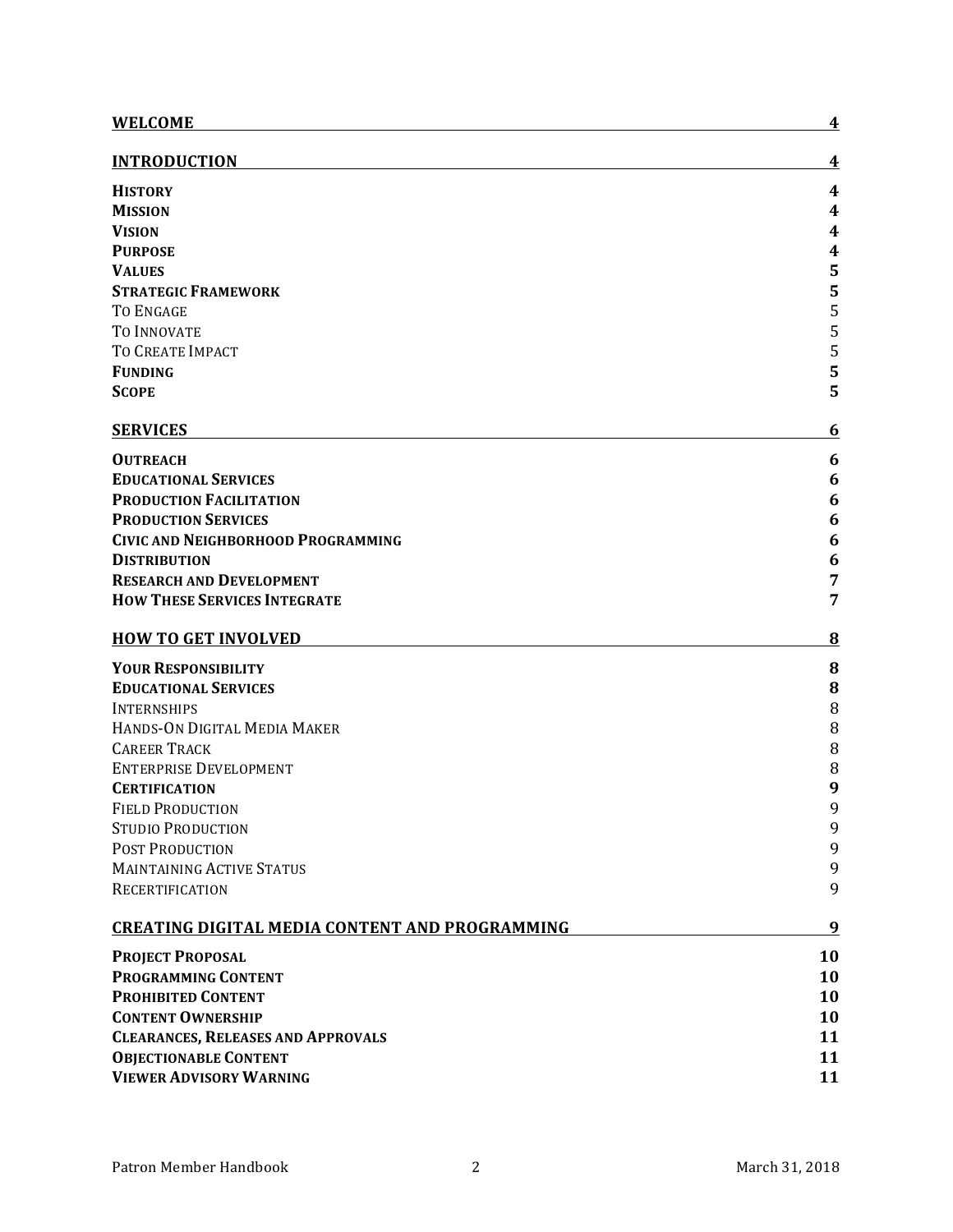| DISTRIBUTION OF DIGITAL MEDIA CONTENT AND PROGRAMMING | 12 |
|-------------------------------------------------------|----|
| <b>PROGRAMMING SUBMITTER</b>                          | 12 |
| <b>PROGRAM LENGTH</b>                                 | 12 |
| <b>TECHNICAL CONTENT AND STANDARDS</b>                | 12 |
| <b>CABLECAST/VOD REQUESTS</b>                         | 12 |
| <b>PROGRAMMING SERIES REQUESTS</b>                    | 13 |
| <b>ACCESS TO FACILITIES AND EQUIPMENT</b>             | 13 |
| <b>GENERAL RULES OF OPERATION</b>                     | 13 |
| <b>LIABILITY FOR EQUIPMENT</b>                        | 13 |
| <b>FACILITY &amp; EQUIPMENT RESERVATIONS</b>          | 13 |
| <b>EQUIPMENT CHECK-OUT</b>                            | 14 |
| <b>EQUIPMENT CHECK-IN</b>                             | 14 |
| <b>RESERVATION CANCELLATION</b>                       | 14 |
| <b>EDITING</b>                                        | 14 |
| <b>COMPLIANCE AGREEMENT</b>                           | 14 |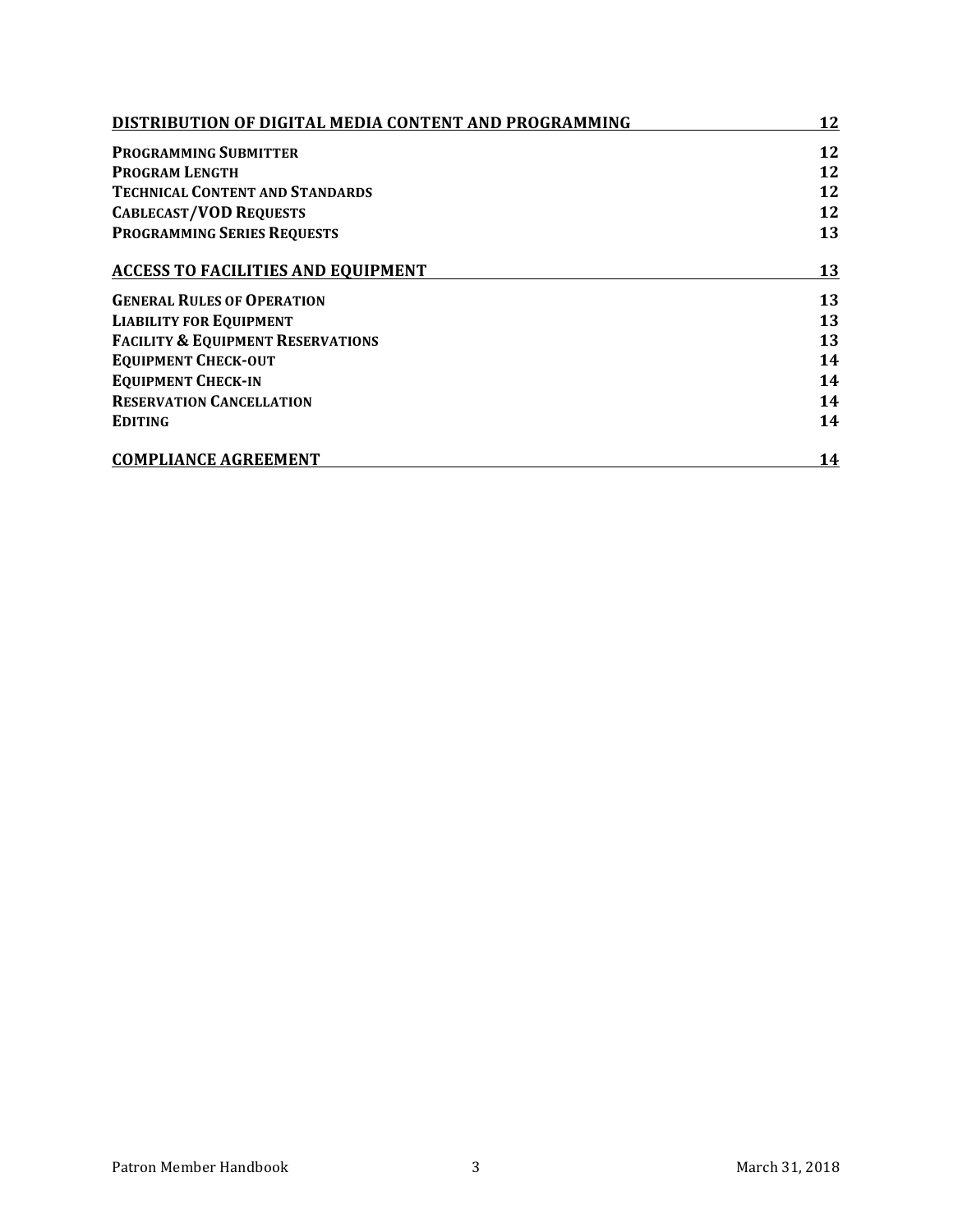# PATRON MEMBER HANDBOOK

# **Welcome**

Welcome to the Community Media Center of Carroll County. For short you will hear us referenced as the Community Media Center or CMC. As we continue to grow, improve upon and introduce new services, our residents will remain at the heart of our mission. We are committed to excellence and we are committed to community.

# **Introduction**



The CMC is an independent  $501(c)3$  nonprofit organization formed in 2000. The CMC's initial purpose centered on providing public, educational and governmental (PEG) access to local cable production resources and channels. Since that time our mission and purpose has evolved as community needs and technology has changed. Some people think of the CMC as a television station, but we are much more that what you experience from traditional TV.

#### **History**

Giving local individuals a voice has been the vision of Carroll County's Channel 19 since it first went on the air in March 1989 as Channel 55. In 2000, the new cable franchise was negotiated, a 501(c)3 non-profit Board was established, and it set about the task of creating a Public, Educational and Governmental (PEG) access facility. It was envisioned as a permanent home for a studio that local channels and the public could share. Career and Technology students would also have the resources to learn real life career skills producing projects in new media for non-profit organizations serving the community. In 2003 the new media center was completed. Since then, the CMC Board has worked diligently to realize its commitment to the community with programs and Municipal meeting coverage including the addition of Channel 23, the Town and Community Channel.

#### **Mission**

The mission of Community Media Center is to provide Carroll County residents and organizations with services, tools, training and access to innovative digital technologies that engage, inform and connect them to their community.

#### **Vision**

Carroll County residents access, engage and create digital content while increasing understanding of their community and expand their civic participation.

#### **Purpose**

The CMC's purpose is as follows: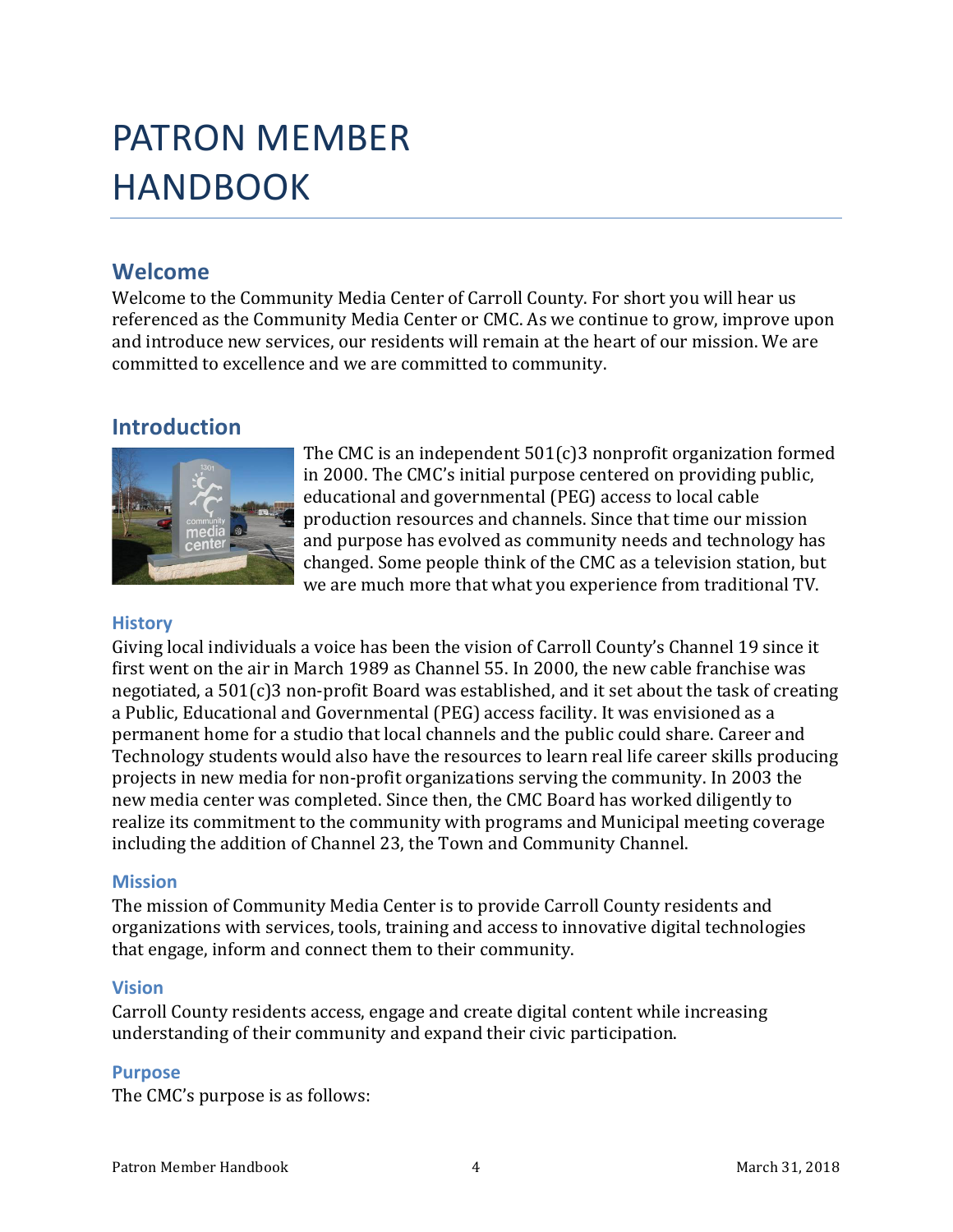- 1. To establish, maintain, and operate one  $(1)$  or more media access center(s);
- 2. To ensure that CMC operates in the public interest in accordance with Federal Communications Commission Rules and Regulation in providing Public, Education, and Governmental access telecommunications needs and services for the County and Towns it represents;
- 3. To ensure that CMC serves the community and region with non-commercial content reflecting the activities, concerns and interests of the residents of Carroll County;
- 4. To develop funding resources and administer such funds in order to promote Public, Education and Governmental programming in the public interest;
- 5. To provide individuals and organizations the necessary resources and support to produce programming for the access channel(s), including training, equipment, production facilities and channel time:
- 6. To promote and develop activities, concerns, and interests of the residents of Carroll County in a manner that promotes a free exchange of ideas and information.

#### **Values**

As a fundamental part of our strategic and day to day actions the CMC board and staff chose one concept: The Platinum Rule. This is that we seek to treat others as they wish to be treated in the accomplishment of our mission.

#### **Strategic Framework**

The CMC board of directors routinely adopts a guiding strategic framework. This framework is used by staff to develop operational plans. The board and staff working together develop an organizational evaluation.

#### **To Engage**

Increase community engagement, participation and retention of residents, organizations and businesses from Carroll County who support our mission, create digital media and/or utilize our services.

#### **To'Innovate**

Initiate innovative research and development projects exploring technical integrations, platforms, methods, and tools for the creation and/or dissemination of digital media.

#### **To Create Impact**

Increase organizational capacity to further the outcomes and impact of the CMC.

#### **Funding**

As an independent nonprofit organization the CMC relies upon a diverse source of funding including set aside cable franchise fees, special cable funds, in-kind contribution, fee for services, donations, grants and contracts. At this time the CMC receives no tax based revenues. You can help us achieve our mission by donating and encouraging others to donate.

#### **Scope**

There are community media centers across the country in smaller communities like Carroll to large urban centers like New York City. The quantity, depth and quality of services vary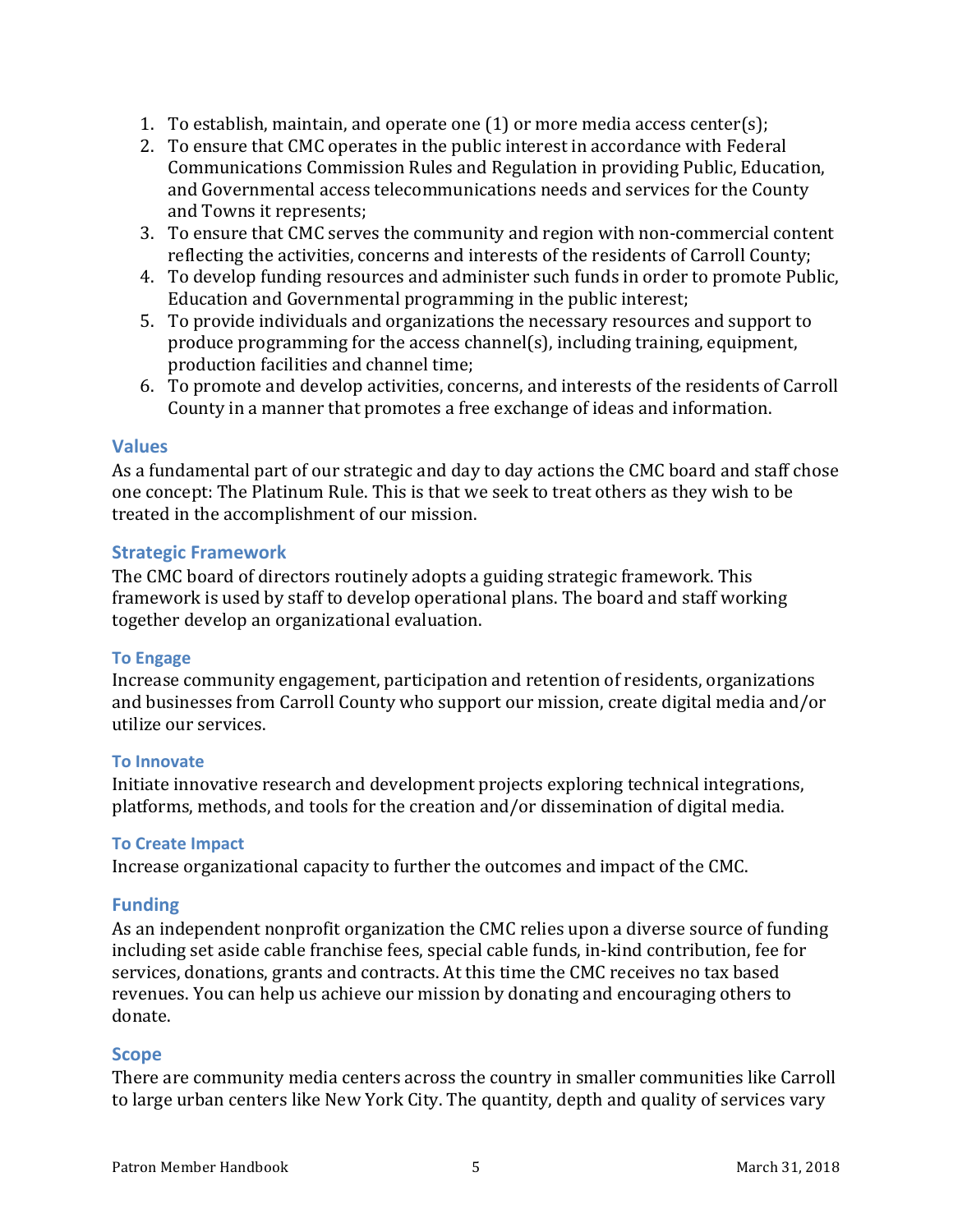as greatly as the communities. In Carroll we are fortunate to have this level of services not available in Howard, Baltimore, Frederick or Lancaster counties. We rely upon the vision of our County leaders and the advocacy and support of our residents to help sustain our mission.

# **Services**

The CMC offers a number of programs and services focused on achieving our mission to a wide array of clients and customers. As an organization with limited resources we strive to create a balance among these services while maintaining prioritization and service level agreements for more critical services.

What follows is a nonprioritized list of services.

#### **Outreach**

The CMC will outreach into diverse sectors of Carroll County leading to a measurable change in reputation, reach and impact. This will be done by communicating the importance of and encouraging the participation in public interest community media and digital content creation that expands the public sphere.

#### **Educational'Services**

The CMC will implement modular client-centered classes, workshops and seminars via classroom and computer based methods that impart media literacy and digital media content creation skills, including services for small business, career and workforce development programs.

#### **Production Facilitation**

The CMC will facilitate the production of community media through the extensive use of volunteers by providing graduated support dependent upon the user's skill, availability and aptitude. As Patron Members you have an increasing number of options in this category *detailed later in this handbook.* 

#### **Production Services**

The CMC will provide customized levels of enhanced to highly facilitated support in the production of community media dependent upon the community need or level of provided funding.

#### **Civic'and'Neighborhood'Programming**

The CMC will produce municipal event coverage, informational and topical programming intended to expand civic engagement, local pride and improved quality of life.

#### **Distribution**

The CMC will provide distribution of digital media via all cable services subject to a franchise in Carroll County, a parallel web-based portal, and explore emerging IP delivery platforms.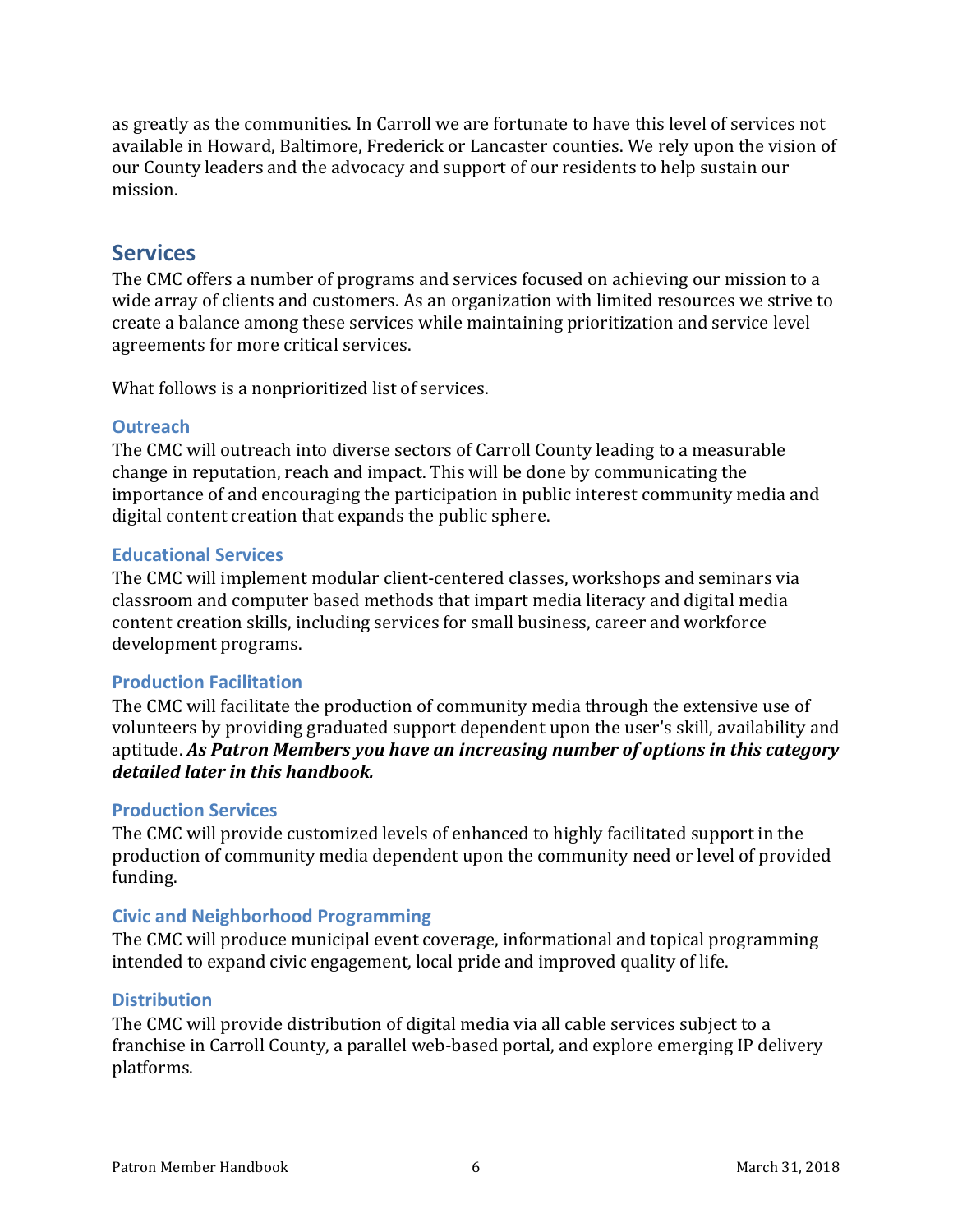#### **Research'and'Development**

The CMC will research, experiment, pilot and evaluate the development of innovative digital media projects on traditional and emerging platforms while evaluating emerging work tools.

#### **How These Services Integrate**

Our overall objective is to increase the number and diversity of local voices in electronic media. *Distribution* delivers that content to consumers or viewers. Without Outreach no one would know we exist. Without *Educational Services* our residents would not how to produce or operate production equipment. Without *Production Facilitation* residents would have no assistance when it came to using the equipment or making sure it was in good working order. Without *Research and Development* we would not know which technology has the greatest hope of achieving our mission. Without *Civic and Neighborhood Programming* we would not have a supported method to learn about our local government, community issues or how our community celebrates. We would become a electronic digital media dessert. So you play an important role in making our local media landscape work together as a whole.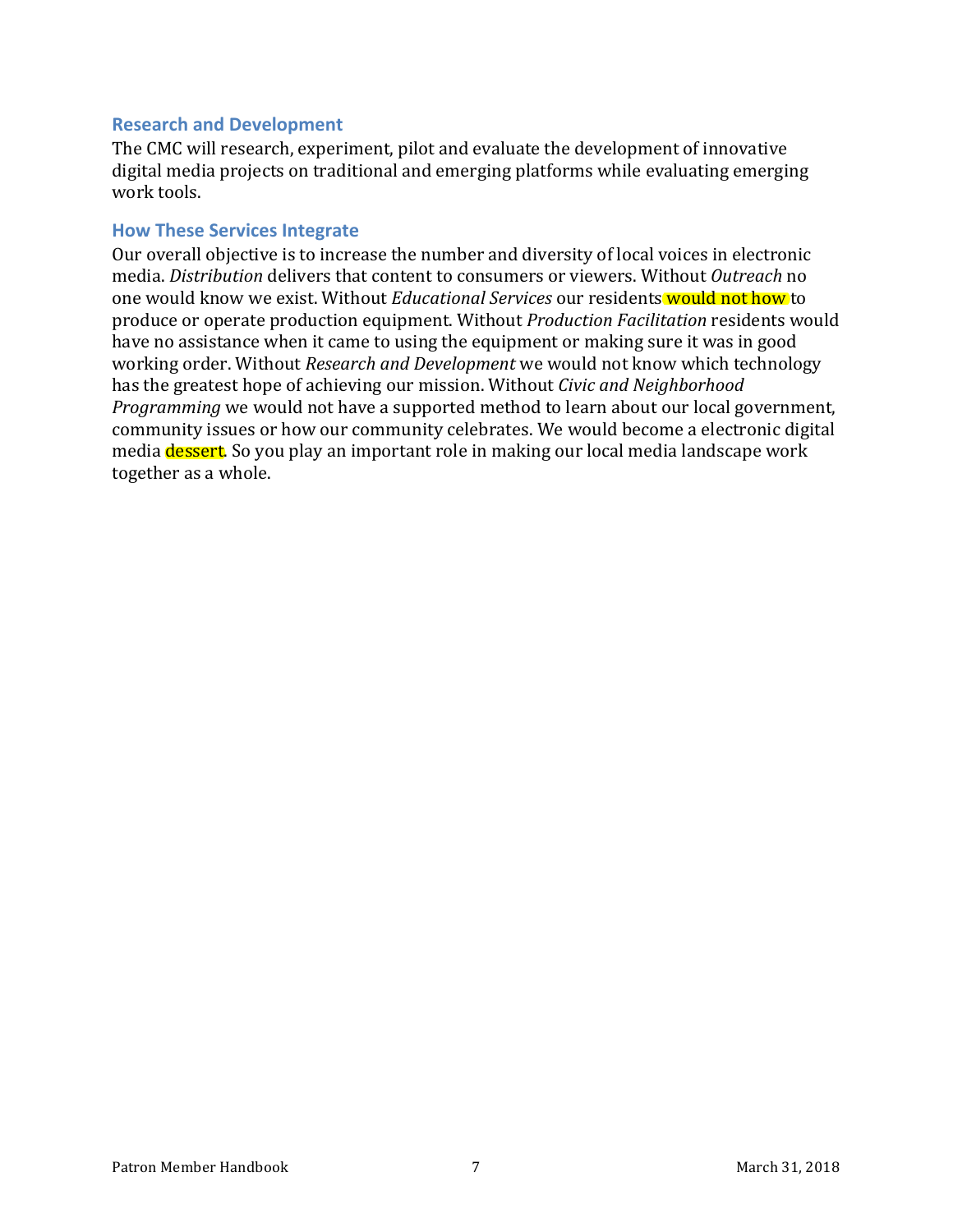# **How to Get Involved**

At the CMC we almost always want to say "yes" when it comes to accessing our various services, but practically speaking there are some situations in which we must say "no." We constantly look at, reevaluate and work to improve our services to be meaningful and easier to get and stay involved. Some of our Patron Members have belonged for years. While others produce a single project. Some learn to create content and then work on their own submitting content just for Distribution.

Digital Media Production is creative, innovative, stimulating and fun. You can go it alone, build your own team, or join forces with others to be a "digital media maker." The CMC wants to further your creative and intellectual pursuits in an environment of mutual respect and win-win.

#### Your Responsibility

By agreeing to the CMC's terms of use, you accept full legal and financial responsibility while in the facility or equipment is in his/her use and/or possession. You must reimburse CMC for the cost of repair or replacement as determined by CMC. CMC shall not be held liable for any losses or damages due to unavailable or inoperative equipment. You must agree to hold harmless cable operators that distribute CMC's programming, CMC and its designated agents from any and all liability or other injury, including reasonable costs of defending claims or litigation arising from or in connection with use of CMC's equipment, facilities and resources.

#### **Educational'Services**

Most but not all of our educational services require you to become a Patron Member. Our Educational Services are the starting point. The CMC offers a range of subjects intended to provide you with basic to advance skills in digital media content development.

#### **Internships**

Most of our internships are focused on currently enrolled high school and college students and last for a semester.

#### **Hands-On Digital Media Maker**

The vast majority of our current classes, workshops and seminars are focused on supporting those who are digital media makers of noncommercial content.

#### **Career Track**

The CMC partners with Carroll Community College in offering non-credit career development courses in digital media production. Check out the current offerings by going to www.carrollcc.edu.

#### **Enterprise Development**

In the near future classes will be offered that assist those in business who want to learn content development skills and create commercial content.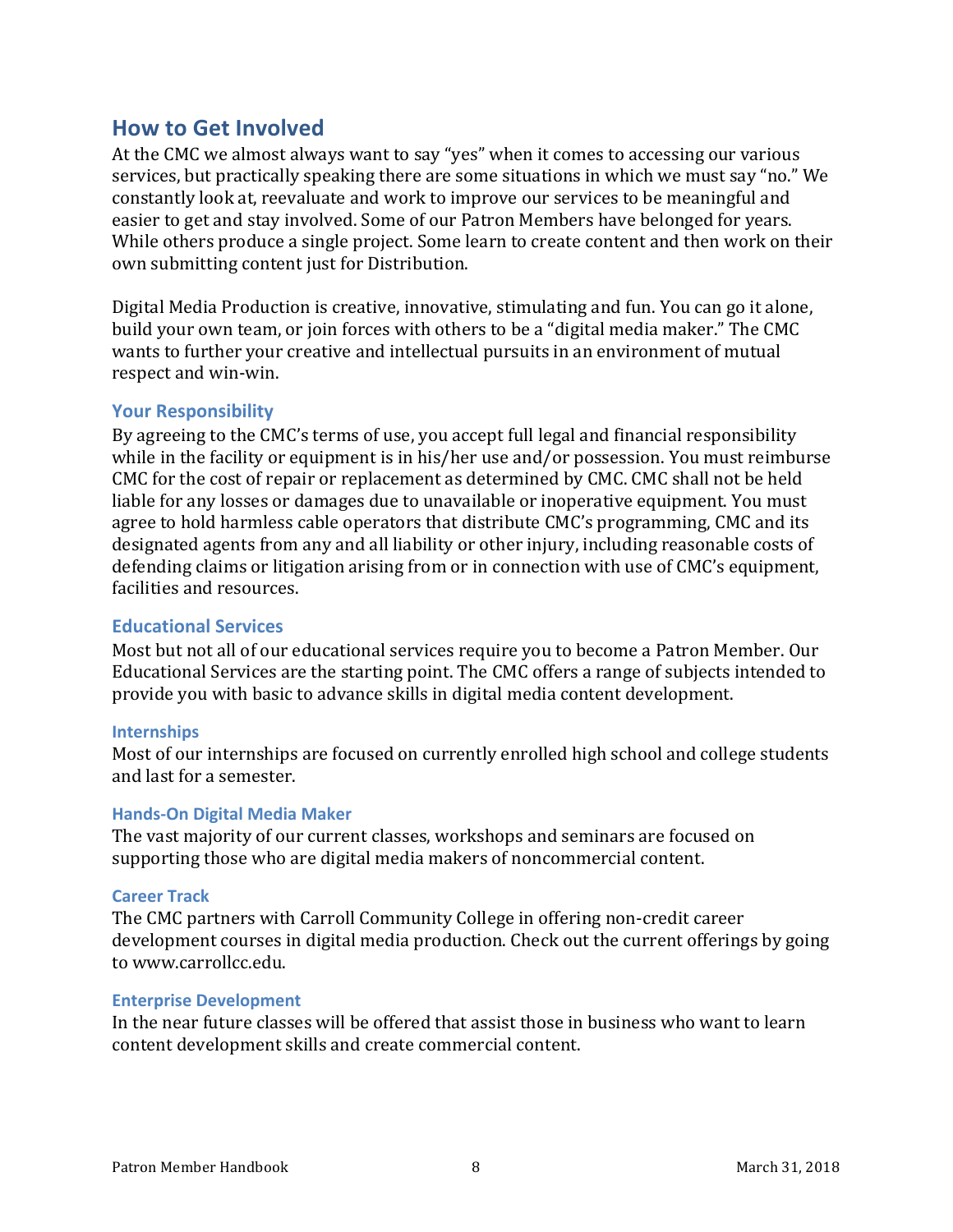#### **Certification**

We want you to become as independent as possible to become successful at digital media making or production. It might seem intimidating at first, as there is a lot to learn by doing it all, or you could learn one aspect and team up with others. The key is getting certified in the right areas to achieve your goals. Passing our Hands-On classes results in becoming certified in its subject area.

But it all first starts with the prerequisites of an Orientation and Introduction, so you can get the basics and then decide which route is best for you. Here are the basic areas.

#### **Field'Production**

You must become Field Production certified to gain access to production resources for use out in the community including a single camera package.

#### **Studio Production**

You must become Studio Production certified to gain access to production resources for use in our facility including a four camera package with control room and virtual green screen.

#### **Post Production**

You must become Post Production certified to gain access to editing resources for use in compiling and rendering your final production.

#### **Maintaining Active Status**

In order to remain certified at the end of the year, you must:

- 1. Pay the annual Patron Member fee, and
- 2. Worked on at least one program, or
- 3. Attend and pass additional classes within the certification area

#### **Recertification**

If you are unable to achieve the above your status will be considered *inactive* and will remain that way until you can get back on track to become recertified. Recertification requires that you:

- 1. Pay the annual Patron Member fee, and
- 2. Take an exam to demonstrate continued skill, or
- 3. Attend and pass additional classes within the certification area

# **Creating'Digital'Media'Content and'Programming**

The following rules and procedures are not intended to limit or discourage free expression. Rather, they are intended to create a balance between an individual's right to produce programs containing free speech and a viewer's right to make an informed decision about appropriate cable television/Internet programming.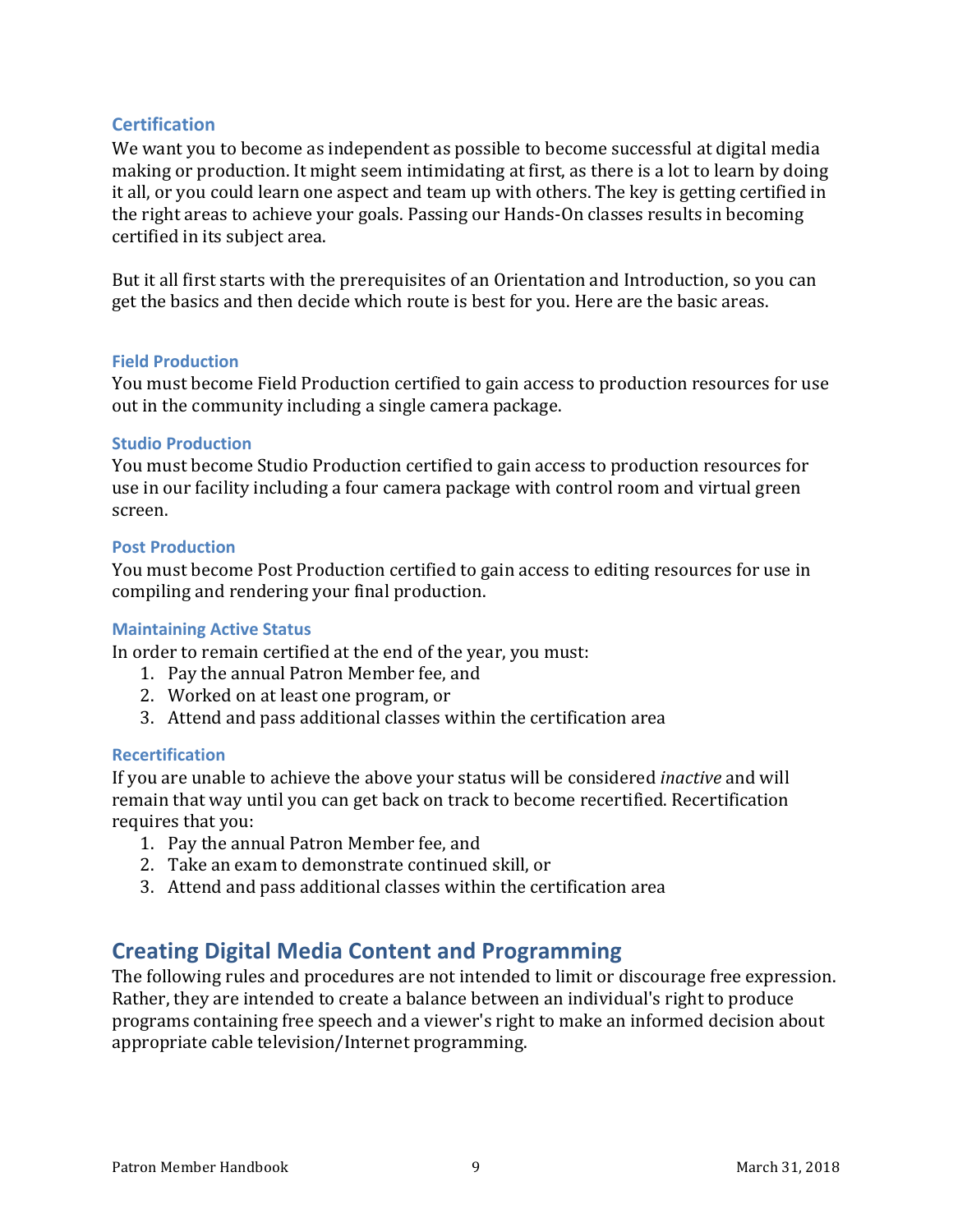#### **Project Proposal**

Community Producers must submit a Project Proposal Form and receive staff approval before checking out equipment or using the CMC facility for editing or studio access. In order to assure timely completion of programming, a Community Producer may have up to two open projects at a time. Once a program is completed and submitted for cablecast scheduling, a Community Producer can submit a new project proposal, check out equipment, and reserve editing time. First time Producers have 6 months to complete their project from the day equipment is taken out and then 3 months for every project thereafter.

#### **Programming Content**

Community media is meant to serve the public interest as a forum for free and diverse expression and exchange of ideas in a non-commercial context. The specific nature of the programming depends upon the interests and abilities of Community Producers. Programs produced with CMC equipment and/or facilities are intended for cablecast on the CMC Public Access TV channel, and/or CMC Web VOD, for the local community and may not be used in for-profit purposes. Solicitation of funds or anything of value by individuals, whether within programming and web content or in relation to a production, is strictly prohibited.

#### **Prohibited'Content**

- 1. Advertising material designed to promote the sale of commercial products by a specific or implied call to action nor include audio or visual reference to any commercial business, service, or product for which any economic consideration was received by anyone in exchange for the display, announcement and/or reference to such business, enterprise, product or service;
- 2. Solicitation or appeal for funds or other property or items of value, except for  $501(c)3$  organizations;
- 3. Information concerning any lottery, gift enterprise or similar scheme, offering prizes dependent in whole or in part upon lot or chance, or any list of prizes drawn or awarded by means of any such lottery, gift enterprise or scheme, whether said list contains any part or all of such prizes;
- 4. Content that is intended to defraud the viewer or designed to obtain money by false or fraudulent pretenses, representations or promises;
- 5. Content that is libelous or slanderous as defined by law;
- 6. Obscene matter as defined by law;
- 7. Any other content which is defined as illegal content not protected by the First Amendment.
- 8. Copyrighted materials or other intellectual property, unless the producer has obtained prior written permission to use said materials, and can provide written permissions at the request of the CMC. Content Ownership

#### **Content Ownership**

Community Producers retain ownership of the creative and intellectual property rights to the content and programming they produce, and may register and establish a copyright or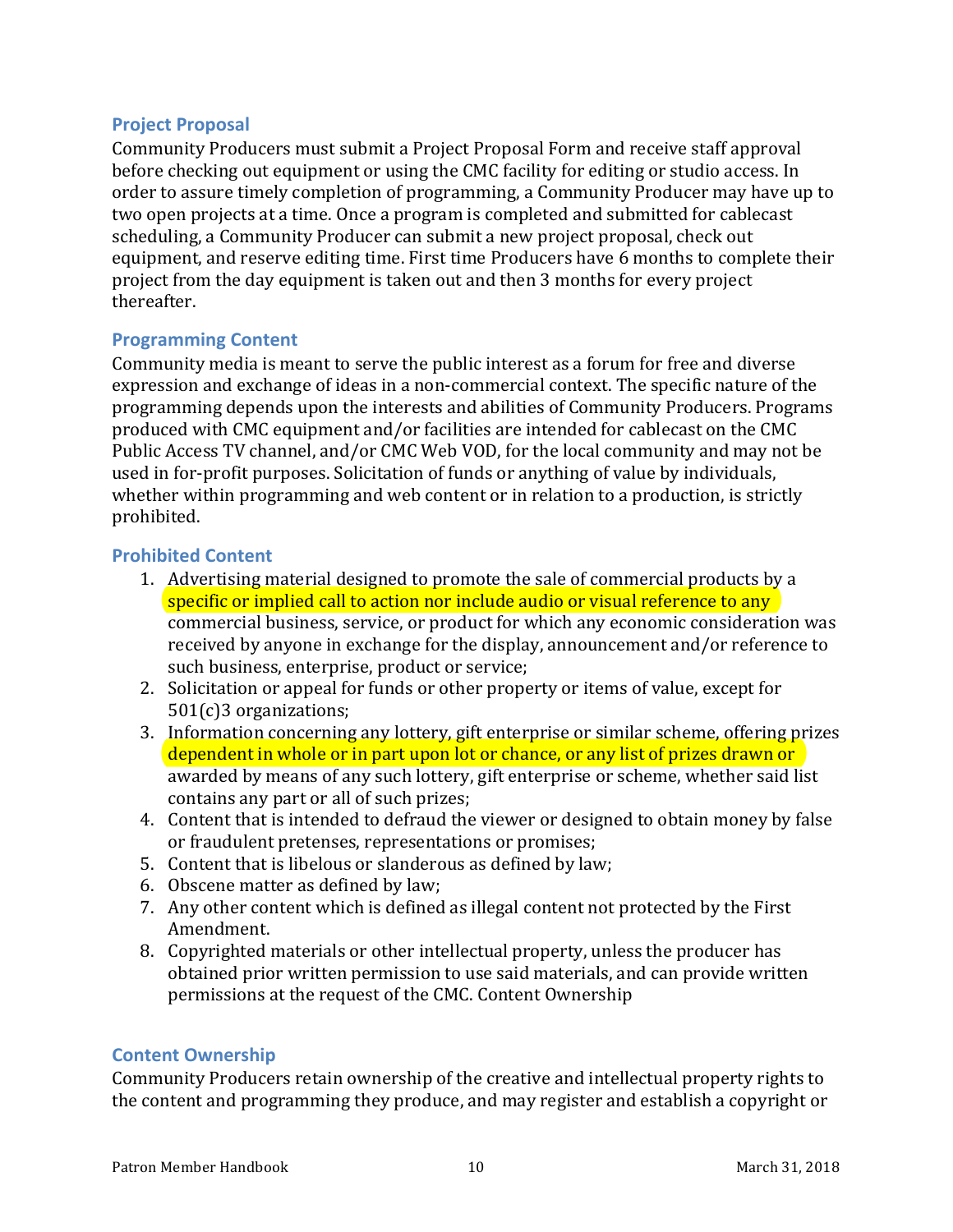other ownership indicia at their sole expense and discretion. In exchange for use of CMC facilities, the Community Producer must grant to CMC a nonexclusive perpetual license to distribute the programming via the PEG Access cable channels and/or CMC Web VOD. Community Producers may apply for a waiver and seek a limited license, subject to approval by the Executive Director.

#### **Clearances, Releases and Approvals**

Community Producers are wholly responsible for obtaining all necessary clearances, licenses and permits from broadcast stations, networks, sponsors, music licensing organizations, performers' representatives, and without limitation from the foregoing, any and all other persons (natural and otherwise) as may be necessary to distribute the program over the CMC networks. Users must retain documentation and be prepared to submit proof of 3rd party clearances, licenses, permits and agreements.

Talent release forms must be obtained from all persons appearing in programs and are the responsibility of Producers/Sponsors.

CMC reserves the right to request copies of all applicable aforementioned permissions. Failure to provide these permissions will result in the removal of the program in question and a review by the CMC Executive Director, who may choose to administer additional sanctions.

# **Objectionable Content**

The Community Producer is required to notify CMC on the Cablecast Request form if a program contains material that may be considered inappropriate for children and young audiences due to potentially offensive, adult, violent or indecent content or subject matter. If a minor submits potentially objectionable programming, the CMC requires that the sponsoring parent or guardian sign the Cablecast Request/Web VOD Form compliance portion, certifying that the sponsoring parent/guardian has previewed the program and will accept responsibility for the content. A Viewer Advisory Warning must be displayed.

CMC requires that adequate notice be given to cable viewers in the event that programming contains potentially objectionable content. Potentially objectionable content includes but is not limited to:

- Profanity
- Nudity
- Extreme physical violence or degradation
- Graphic depiction medical procedures or mutilation

#### **Viewer Advisory Warning**

If a program includes any of the aforementioned elements, a viewer advisory must be displayed on screen immediately prior to the beginning of the program and displayed again for 15 seconds at 30-minute intervals for the duration of the program.

The Viewer Advisory Warning shall read as follows: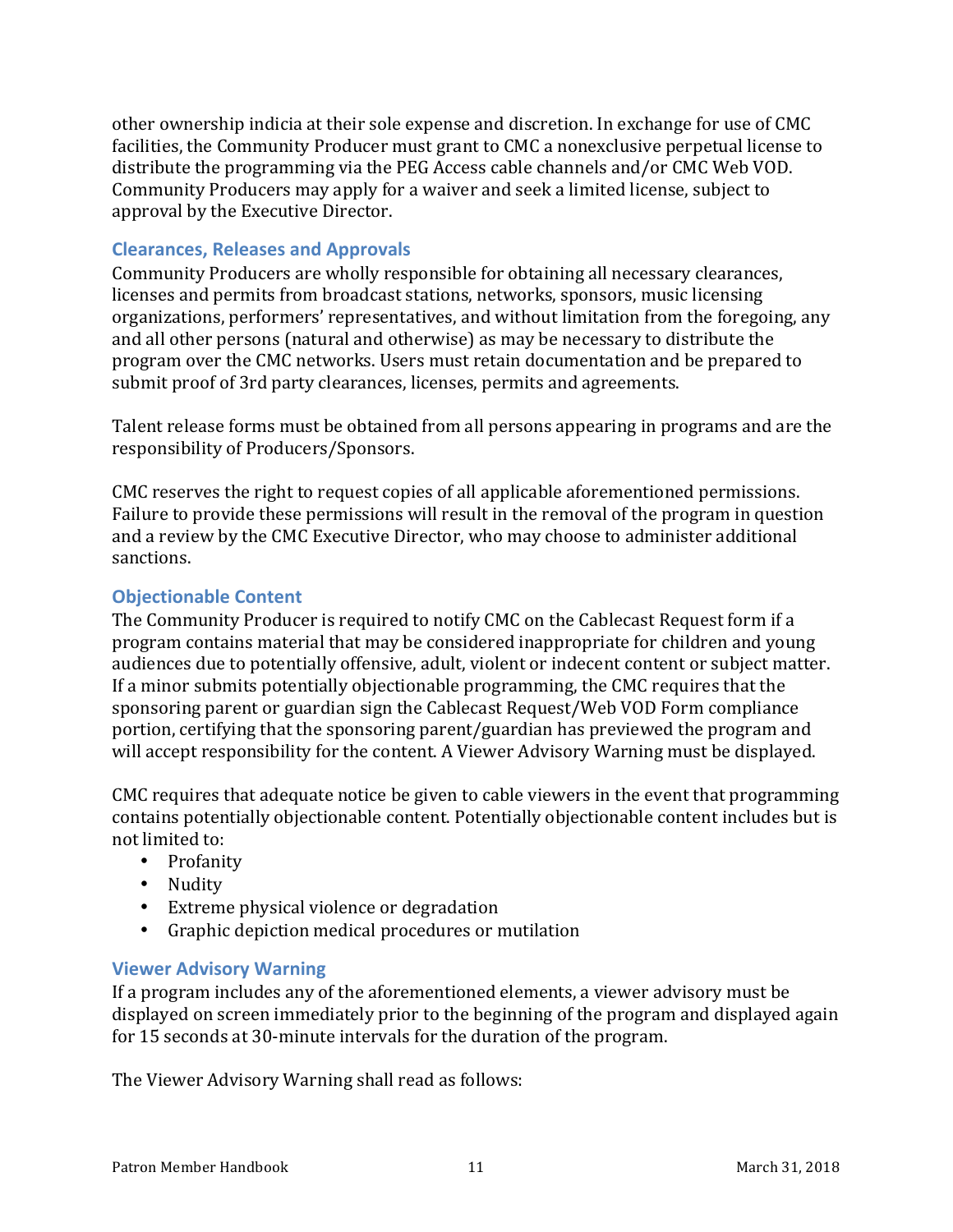THE FOLLOWING PROGRAM CONTAINS MATERIAL WHICH MAY BE OFFENSIVE TO SOME VIEWERS OR INAPPROPRIATE FOR VIEWING BY CHILDREN AND YOUNG PEOPLE. VIEWER DISCRETION IS ADVISED. THE CONTENT OF THIS PROGRAM IS SOLELY THE RESPONSIBILITY OF (insert Producer's or organizations name) AND NOT THE COMMUNITY MEDIA CENTER OF CARROLL COUNTY.

Responsibility for including the viewer advisory rests with the program's Producer or local Submitter. Programs with viewer advisories will be scheduled at the discretion of the CMC staff. A Producer or Sponsor who submits a program with objectionable content as outlined and does not inform the CMC and include a viewer advisory, will be subject to strong sanctions including the permanent loss privileges.

# **Distribution'of'Digital'Media'Content'and'Programming**

# **Programming Submitter**

To submit programming for a public access presentation on one of the local cable channels you must be a resident of Carroll County or acting as a representative of an organization that serves Carroll County. Priority will be given to programs produced by Carroll County residents utilizing CMC's facilities. The CMC can, however, cablecast programs produced outside the county when it is felt the programming contributes to the overall goal of presenting diverse and timely programs of relevance to the community. Locally submitted programming shall not comprise over 25% of the total programming within a scheduled period.

# **Program'Length'**

A Community Producer may produce content or programming of any length. Programming longer than two minutes will be published as part of regular programming guides. Generally programming should be 14 minutes, 28 minutes or 58 minutes. The CMC scheduling does not guarantee a start on the hour or half hour. Programming scheduling will place content within or adjacent to similar programming by topic.

# **Technical'Content'and'Standards**

Community Producers and Local Submitters are required to make sure their programming file or DVD meets the requirements for technical standards. CMC staff screens programming only to determine that technical specifications for cablecast, and web if applicable, are met. Subject matter and treatment are up to the Producer. The Producer/Submitter assumes full responsibility for their programs.



# **Cablecast/VOD'Requests**

In order to cablecast a program, a Cablecast Request/Web VOD form must be completed. This form and the program DVD must be submitted to CMC in all cases. Program schedules are available online and at the CMC. The program can be submitted for one additional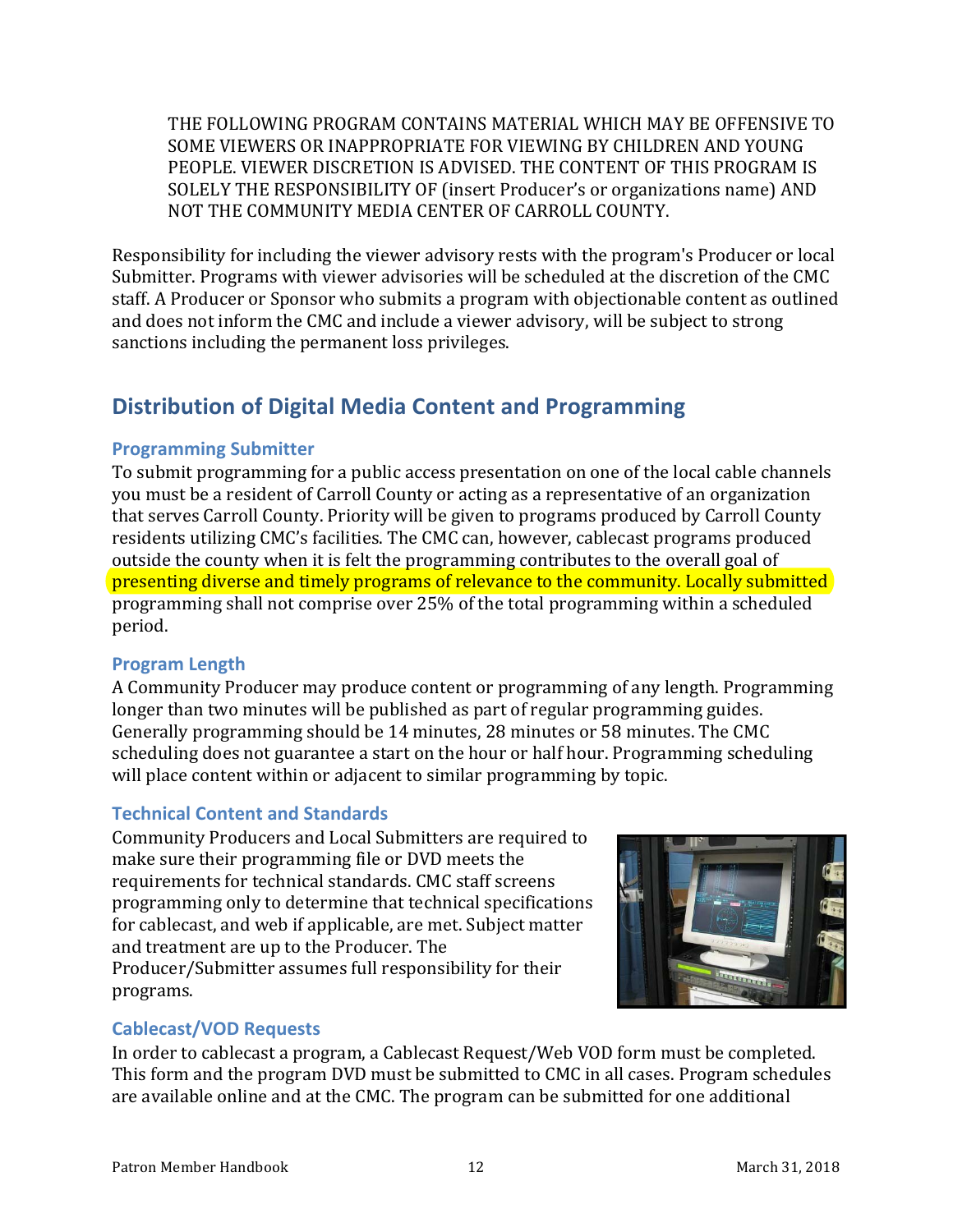month after which it will not be played unless it is determined by CMC staff to be of general interest and a part of the CMC archive.

A separate Cablecast Request/Web VOD form must be filed for each sponsored program, even if the program is part of a series of related programs.

#### **Programming Series Requests**

A series registration form is a program request for a regular recurring time slot, over a specified period of time. A Community Producer must submit a request for a series time slot, which is typically of a 13 week duration. CMC staff will determine what time slots are available for series. If requests exceed capacity, staff will allocate time slots. Failure to produce enough content to sustain a series may result in the loss of a dedicated time slot.

# Access to Facilities and Equipment

CMC equipment is to be used for the training and production on noncommercial content for the PEG access channels and Web/VOD, and cannot be used by Community Producers in any personal or commercial venture. The facility is the center of operations for CMC and houses the equipment and studio.

# **General Rules of Operation**

CMC staff facilitates the production of content, helping Producers, by conducting training workshops, supervising volunteers and overseeing the facility. The staff also informs and educates the public about CMC services and programs. CMC staff make decisions regarding use of the facility and CMC equipment and enforces rules of conduct. The CMC has the right to refuse service to anyone it feels is not complying with the posted CMC Facility Rules of Conduct. Everyone coming into the facility must sign in and out at the front desk.

# **Liability for Equipment**

All Producers, including minors, are responsible for the equipment they are using. Minors are responsible, as are their parents/guardians. It is the responsibility of the Producer to inform the appropriate staff and note on the equipment check-out sheet any trouble experienced with the equipment. This is to ensure that the problem is fixed. Any incident involving theft, damage or injury should be reported to CMC staff immediately. If it is determined that a Producer is acting carelessly in his or her use of the equipment, a warning may be issued, which may be followed by progressive sanctions including permanent suspension of all production privileges.

#### **Facility & Equipment Reservations**

CMC allocates facility resources in a fair and equitable manner; therefore, all reserved equipment must be picked up and returned at the times agreed upon by the Producer and CMC staff. This assures that a staff person is available and the equipment is ready. Pick-up and return times are scheduled appointments.